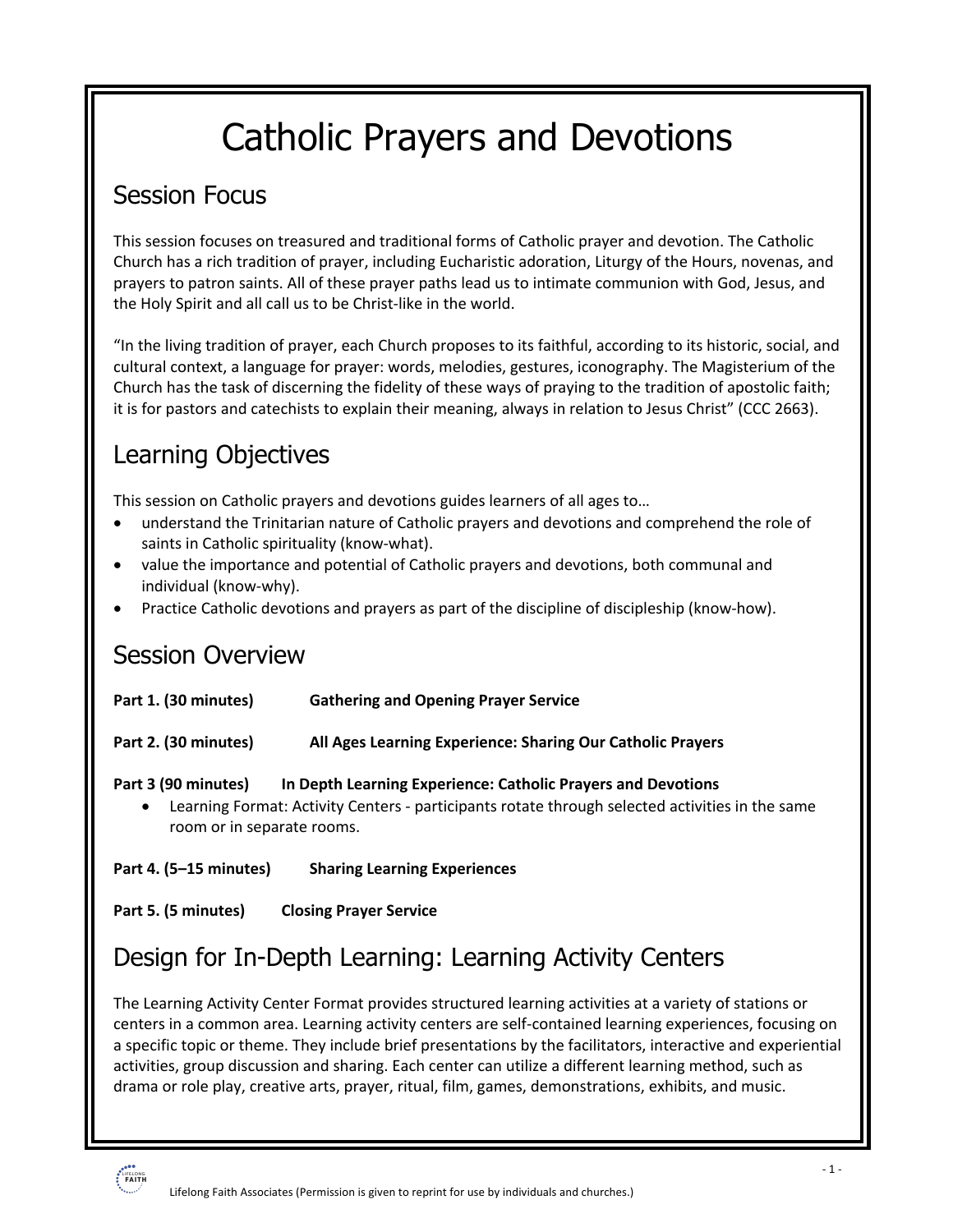One of the best ways to envision a Learning Activity Center Format is to imagine visiting a children's museum or one of the Epcot pavilions at Walt Disney World in Orlando. You will find a variety of interactive, experiential exhibits, media presentations, and staff-facilitated learning activities.

Learning Activity Centers can be used with all age groups. They can be developed for an intergenerational audience or for particular age groups, such as families with children or adolescents or adults. Learning Activity Centers can also be utilized in the families with children learning program within the Age Group Format.

### Scheduling

Learning Activity Centers are designed to be conducted within a 20-30 minute timeframe. Depending on the session design, this will allow three or four learning periods to be offered during the In Depth Learning Experience.

Here is a sample schedule with four rounds of learning centers:

- 6:00 Hospitality and Dinner
- 6:30 Part 1. Gathering and Prayer
	- Part 2. All Ages Learning Experience
- 6:50 Round 1: Learning Activity Centers
- 7:15 Break (move to next center)
- 7:20 Round 2: Learning Activity Centers
- 7:45 Break (move to next center)
- 7:50 Round 3: Learning Activity Centers
- 8:15 Break (move to next center)
- 8:20 Round 4: Learning Activity Centers
- 8:45 Part 4: Presenting the Home Activities (no small group sharing) Part 5: Closing Prayer

Here is a sample schedule with three rounds of learning centers:

- 6:00 Hospitality and Dinner
- 6:30 Part 1. Gathering and Prayer Part 2. All Ages Learning Experience
- 7:00 Round 1: Learning Activity Centers
- 7:25 Break (move to next center)
- 7:30 Round 2: Learning Activity Centers
- 7:55 Break (move to next center)
- 8:00 Round 3: Learning Activity Centers
- 8:25 Break (gather in intergenerational groups)
- 8:30 Part 4: Sharing Learning Reflections and Home Application
- 8:50 Closing Prayer

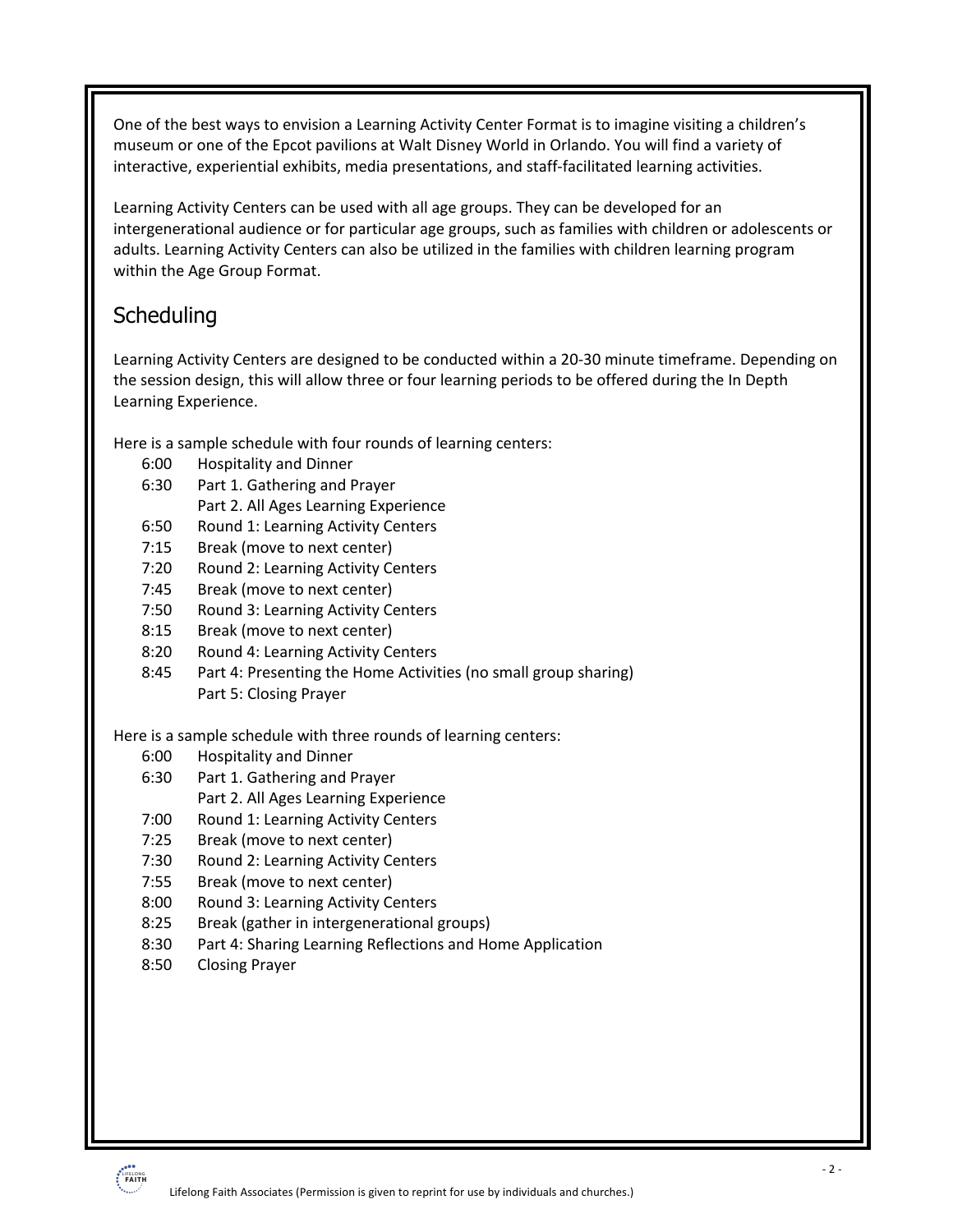### Organizing the Activity Centers

There are two ways to set up activity centers: one large room, or multiple break-out rooms.

If you arrange all of the learning centers in one large meeting gym or parish hall, set-up the centers around the outside of the room (see example). The center space can become a storytelling center with a carpet or chairs for children to sit. The example below shows six different learning centers plus the storytelling center. You may still need separate rooms if you have a learning center that focuses on prayer (worship space) or shows a film (meeting room).



Keep in mind the following when organizing in one room:

- Make sure there is adequate space between learning centers so that people are not interrupted by the activity at other centers.
- Set-up each learning activity center with tables and chairs (or carpeted floor space) for participants to listen, discuss, and create. Children and teens can use the floor, but adults will need chairs.
- Assign each learning center a number and post the number on the wall and floor at each center.

If you arrange learning centers in multiple rooms such as meeting rooms, classrooms, parish hall, gym, worship space, assign one learning center to each space. This format resembles a conference where people move from room to room for each session. Place the learning center name outside each room and develop a list of centers with locations, and a map if necessary, so that people can easily find the correct room.

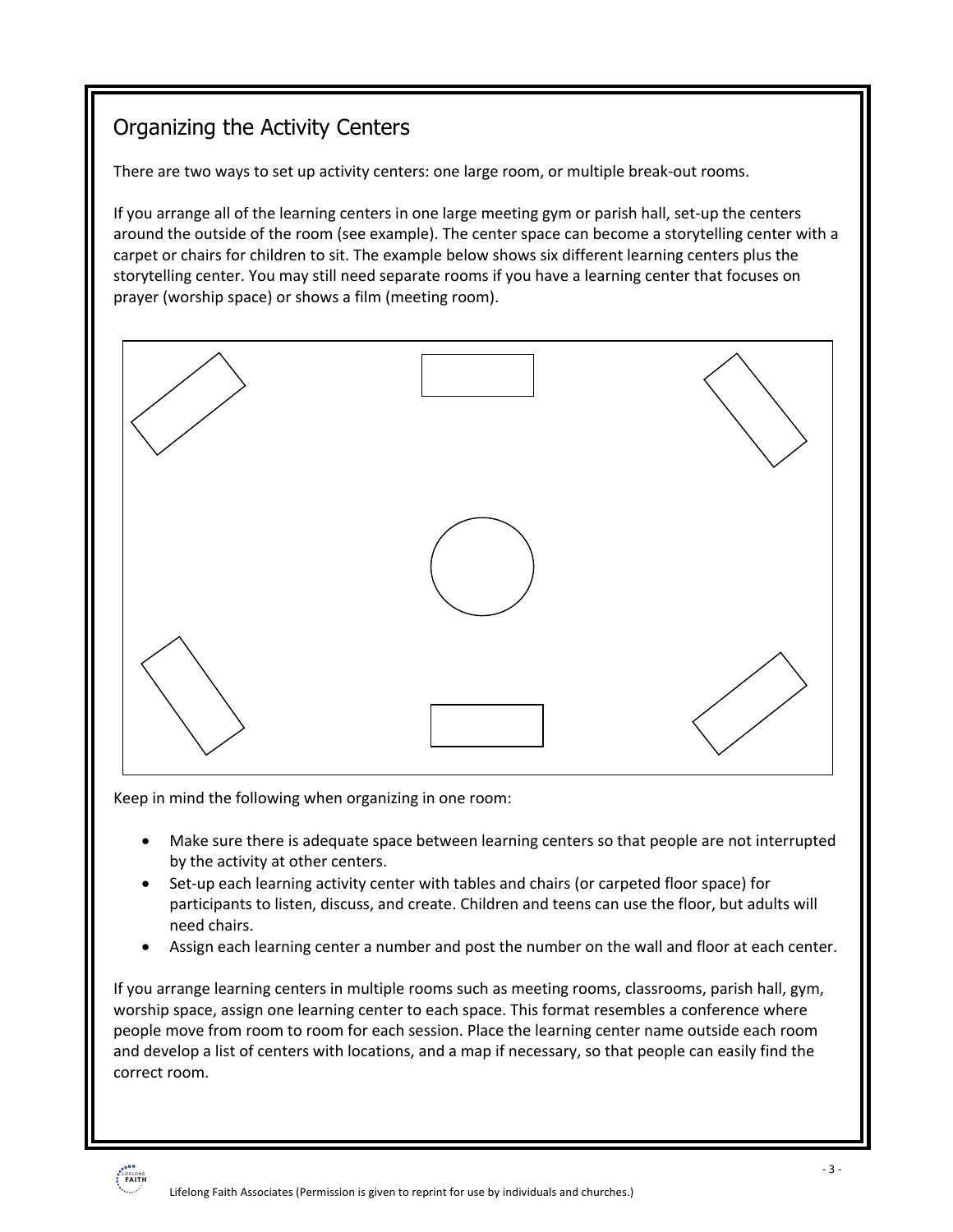### Organizing Groups

Once you have determined how many learning centers you will offer, you can organize participants accordingly. If you offer four learning centers, you can organize the participants into four groups of equal size and assign each group a specific sequence that they will move through the learning centers. Assign a number to each learning center and an alphabet letter to each group, then describe how they will move through the centers: Group A: 1-2-3-4; Group B: 2-3-4-1, Group C: 3-4-1-2, and Group D: 4-1- 2-3. If you offer three learning centers, there would be three groups rotating among the three learning centers. Keep families together in one group.

If you offer more than three or four learning centers, allow people to choose the learning centers they are going to experience. Remind them that if a particular center is crowded, they can move to another center and then return to their first choice in another round. Families with children should stay together because the activities require parents to work with their children.

### **Staffing**

Each center is facilitated by a team of facilitators/catechists who guide the participants through the activity plan. The teaching team facilitates the overall learning plan for the center: making presentations, guiding learning activities, organizing discussions, and so on. The number of team members needed depends on the complexity of the activities and the number of participants at a learning center. Teams should have at least two or three people, but some centers will require five or six people. Older adolescents can also serve as members of the teaching team, and are especially valuable in facilitating creative activities and dramatic presentations.

To present the focus of each learning activity center, ask the teaching teams to present a very brief overview of what they will be doing in each center. Give each participant the list of learning activity centers with short descriptions, a schedule, and the locations of the centers.

# Materials Needed

Each learning activity center has special environment suggestions. Consult the activity plans for specifics.

#### **Gathering**

- Name tags
- Opening Prayer Service –Liturgy of the Hours corresponding to the liturgical calendar for the day of the learning session(s) or the simple version included in the handouts.
- Bible (used throughout)

#### **All Ages Learning Experience**

• Prayer cards and binder rings for each household or participant

#### **In-Depth Learning Experience**

- Handouts
- The materials participants will need are identified in each Learning Activity Center plan.

#### **Closing Prayer Service**

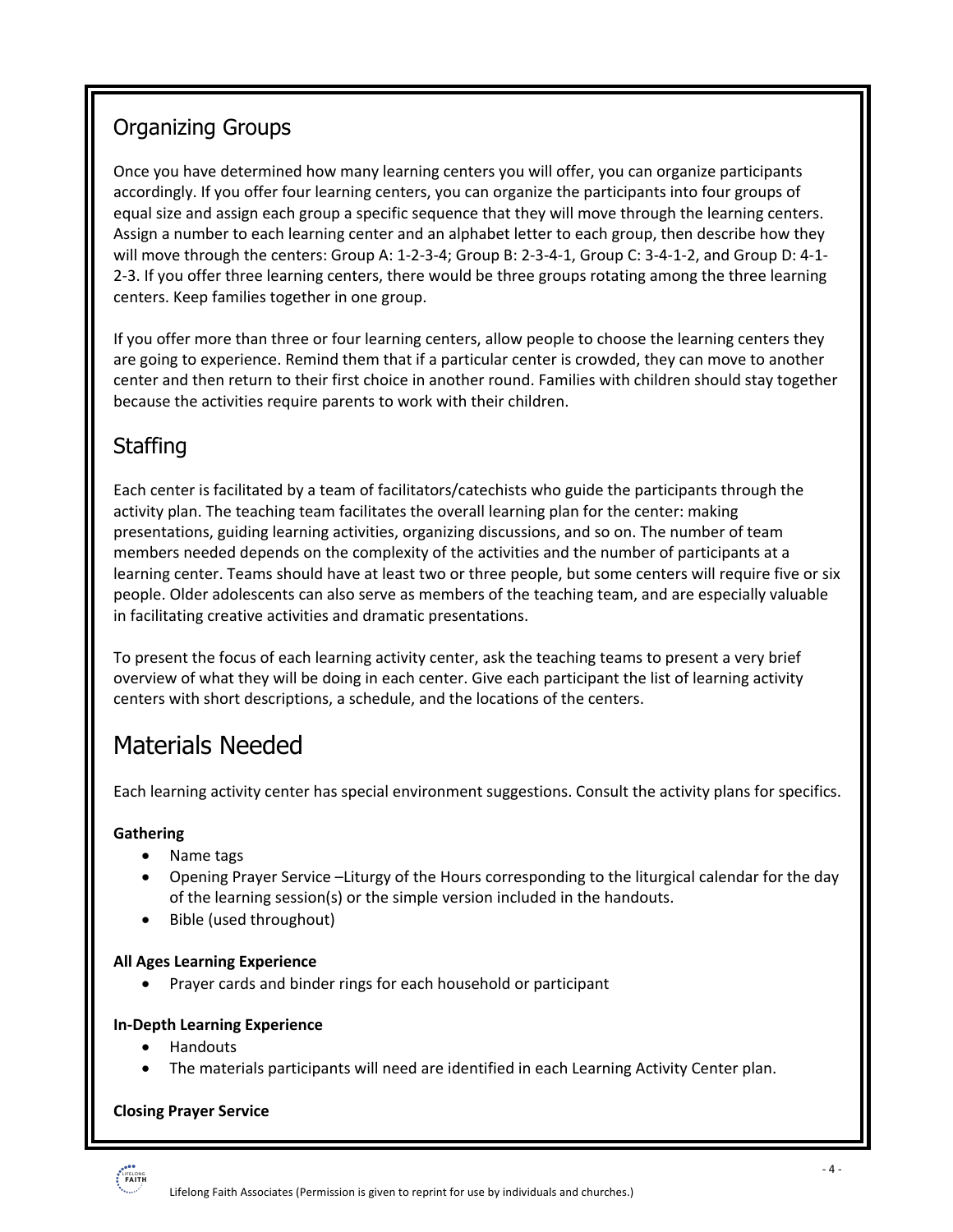# Session Plan

# Part 1. Gathering (10 minutes)

Registration and Hospitality

- Welcome people and ask them to sign in for the program.
- Provide name tags or invite people to make their own.
- Consider the following activities for participants as they wait to eat or wait for others to finish their meals:
	- o Invite them to decorate their group's tablecloth (white butcher paper) with words and symbols that respond to the statement "My favorite Catholic prayers are…"
	- o Invite them to share what they know about novenas, Eucharistic adoration, and liturgy of the hours.
- Invite people to share a meal; depending on time of day, the program may end with a meal instead.

Welcome the participants to the program and introduce the theme of the session, using the words below or your own words.

This session focuses on treasured and traditional forms of Catholic prayer and devotion. The Catholic church has a rich tradition of prayer, including Eucharistic adoration, Liturgy of the Hours, novenas, and prayers to patron saints. All of these prayer paths lead us to intimate communion with God, Jesus, and the Holy Spirit and all call us to be Christ-like in our world.

# 1. Group Formation

This program utilizes a learning activity center format. Six learning centers are developed for your use. Each activity lasts from 20-30 minutes. Once you have determined how many learning centers you will offer, you can organize participants accordingly.

See Part Three for specific instructions for organizing Learning Activity Center groups.

# 2. Opening Prayer Service

You are encouraged to pray the Liturgy of the Hours for the Opening Prayer. Use the prayer for the day, copied for participants to follow. If you wish to use a simplified version of the Liturgy of the Hours, below is an example. Print the first handout: Liturgy of the Hours – A Simple Option if you decide to go this route.

Depending on the experience level in praying Liturgy of the Hours, walk the participants through the details of how to pray in this manner before beginning prayer.

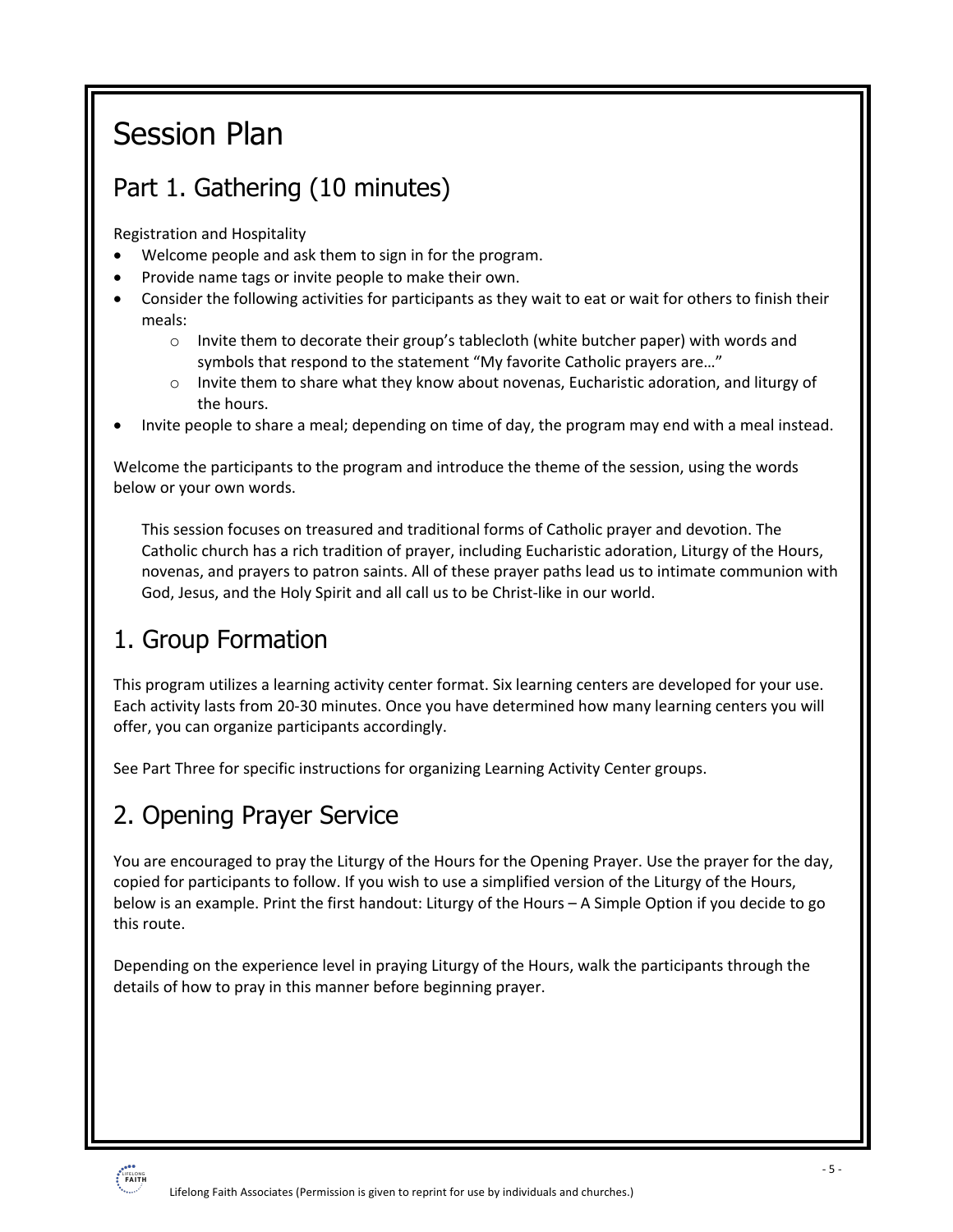# Liturgy of the Hours

#### **Sign of the Cross**

In the name of the Father, and of the Son, and of the Holy Spirit, Amen.

#### **Invitatory**

God, come to my assistance, Lord make haste to help me. Glory be to the Father and to the Son and to the Holy Spirit As it was in the beginning, is now, and ever shall be. Amen

#### **Psalm**

119:129-136

#### Side A

Your decrees are wonderful; therefore my soul keeps them.

#### Side B

The unfolding of your words gives light; it imparts understanding to the simple.

Side A With open mouth I pant, because I long for your commandments.

#### Side B

Turn to me and be gracious to me, as is your custom toward those who love your name.

#### Side A

Keep my steps steady according to your promise, and never let iniquity have dominion over me.

#### Side B

Redeem me from human oppression, that I may keep your precepts. Make your face shine upon your servant, and teach me your statutes.

#### Side A

My eyes shed streams of tears because your law is not kept.

#### **Doxology**

Glory be to the Father and the Son and the Holy Spirit As it was in the beginning, is now, and ever shall be. Amen

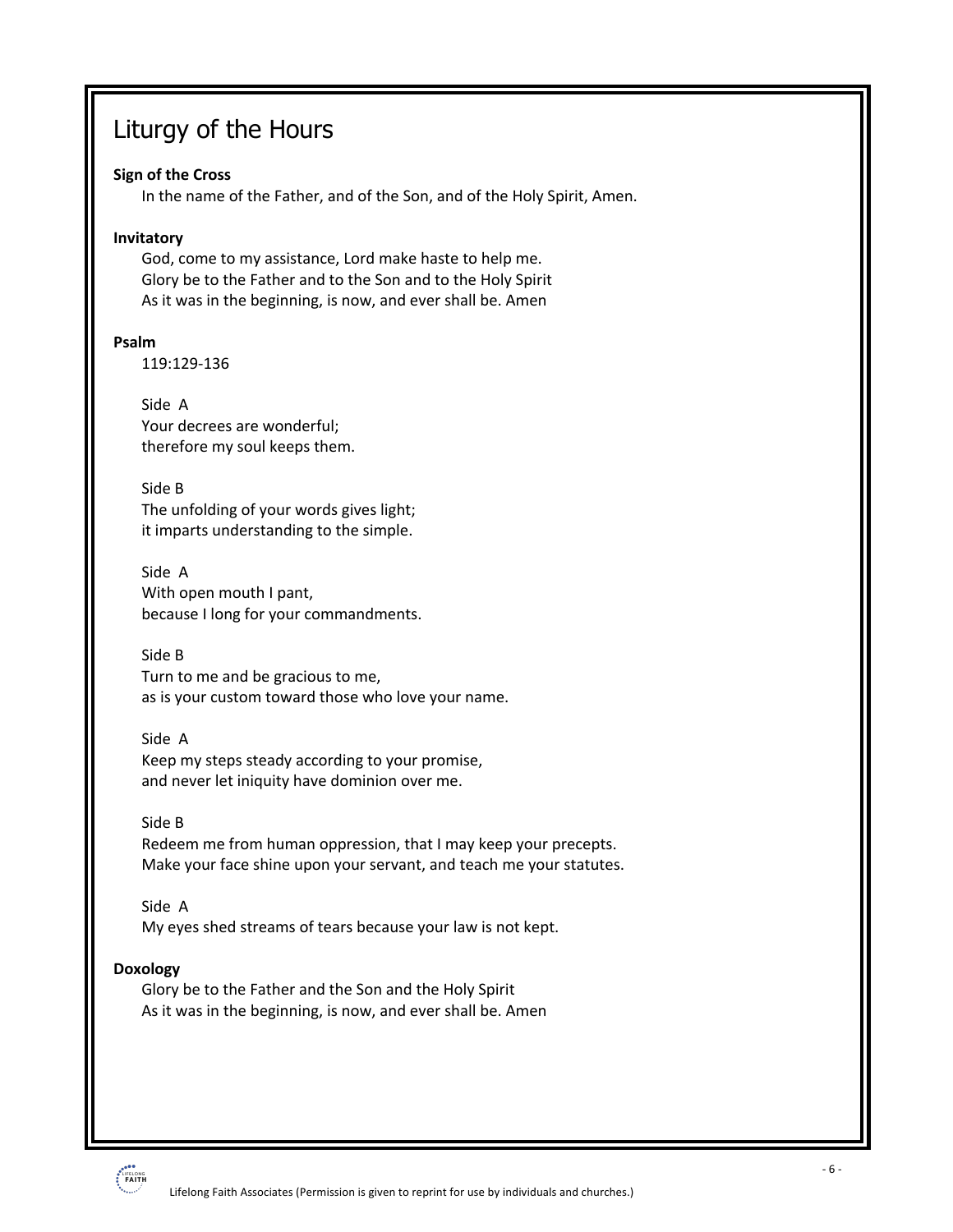#### **Scripture**

For the grace of God has appeared, bringing salvation to all, training us to renounce impiety and worldly passions, and in the present age to live lives that are self-controlled, upright, and godly, while we wait for the blessed hope and the manifestation of the glory of our great God and Savior, Jesus Christ. (Titus 2:11-13)

#### **Canticle of Zechariah** (Morning Prayer)

"Blessed be the Lord God of Israel, for he has looked favorably on his people and redeemed them. He has raised up a mighty savior for us in the house of his servant David, as he spoke through the mouth of his holy prophets from of old, that we would be saved from our enemies and from the hand of all who hate us. Thus he has shown the mercy promised to our ancestors, and has remembered his holy covenant, the oath that he swore to our ancestor Abraham, to grant us that we, being rescued from the hands of our enemies, might serve him without fear, in holiness and righteousness before him all our days. And you, child, will be called the prophet of the Most High; for you will go before the Lord to prepare his ways, to give knowledge of salvation to his people by the forgiveness of their sins. By the tender mercy of our God, the dawn from on high will break upon us, to give light to those who sit in darkness and in the shadow of death, to guide our feet into the way of peace" (Luke 1:68-79).

#### **Canticle of Mary** (Evening Prayer)

"My soul magnifies the Lord, and my spirit rejoices in God my Savior, for he has looked with favor on the lowliness of his servant. Surely, from now on all generations will call me blessed; for the Mighty One has done great things for me, and holy is his name. His mercy is for those who fear him from generation to generation. He has shown strength with his arm; he has scattered the proud in the thoughts of their hearts. He has brought down the powerful from their thrones, and lifted up the lowly; he has filled the hungry with good things, and sent the rich away empty. He has helped his servant Israel, in remembrance of his mercy, according to the promise he made to our ancestors, to Abraham and to his descendants forever"(Luke 1:46-55).

#### **Doxology**

Glory be to the Father and to the Son and to the Holy Spirit. As it was in the beginning is now and ever shall be. Amen

#### **Intercessions**

Prayerfully offer at this time prayers of intercession for the needs of the church, the world, your local community, your family and friends.

#### **Lord's Prayer**

Our Father . . .

#### **Closing Prayer**

God of all goodness, we praise and thank you for calling us to prayer this day. May all that we do give glory to your name that all may come to know you and your love for them. Amen.

#### **Blessing**

May the Lord bless us, protect us from evil, and bring us to everlasting life. Glory be to the Father and the Son and the Holy Spirit As it was in the beginning, is now and ever shall be. Amen

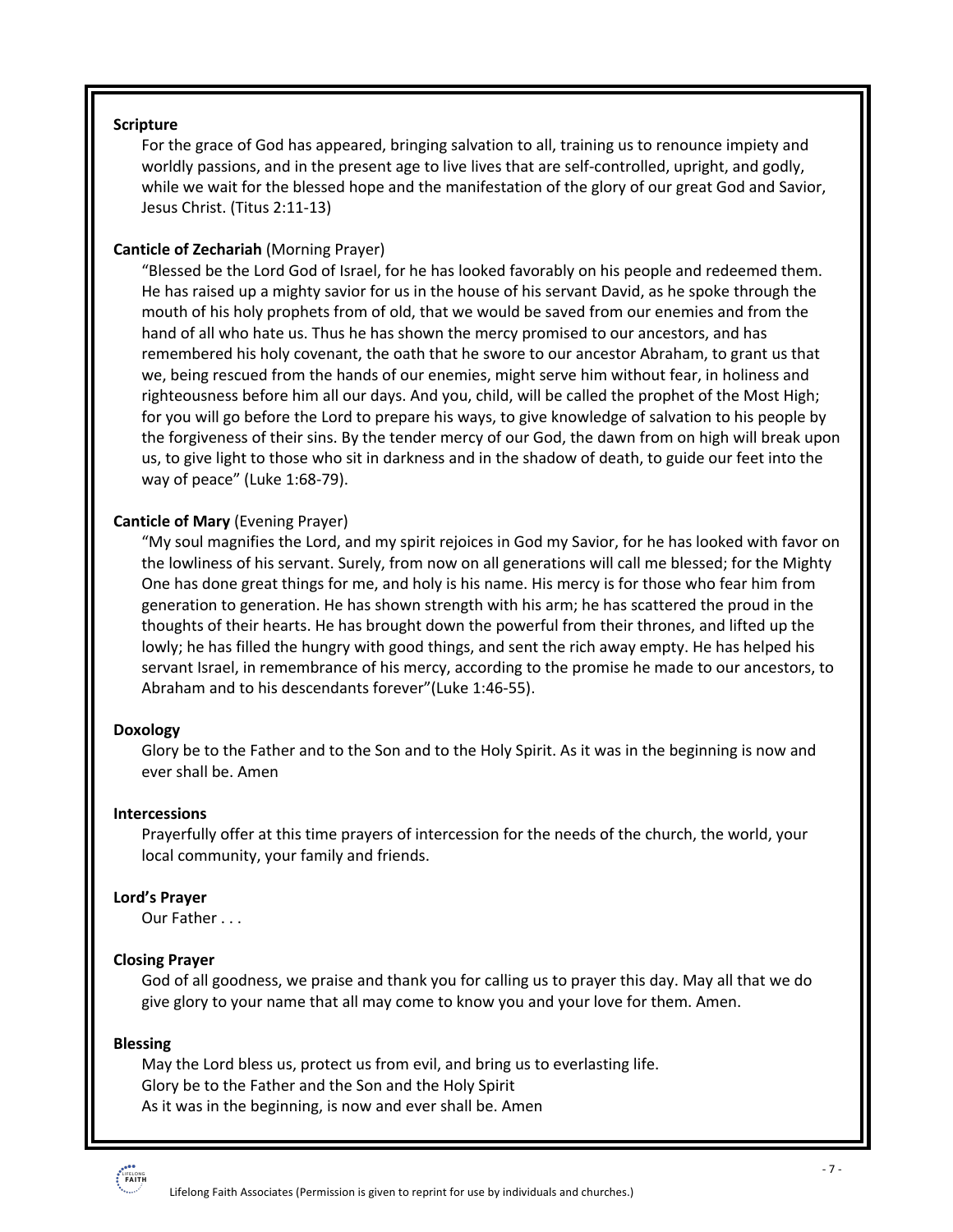# Part 2. All Ages Learning Experience: Sharing Our Catholic Prayers (30 minutes)

The All Ages Learning Experience is a brief introduction to some of the traditional prayers and devotions of the Catholic Church. Each prayer or devotion is presented to the participants in the form of a small card, followed by a large group presentation by someone who shares briefly how that prayer or prayer form has enriched their lives.

#### **Preparation**

Print Handout #1 (enough cards so that each participant gets one full set, that is, all six prayers from the handout). The prayer cards are held together using a binder ring. Note: additional prayers will be attached to the prayer rings in Part Three In-depth Learning Experience.

In advance, recruit six teens and adults to prepare a brief two or three-minute sharing on their personal experience with each of the prayers, one faith sharer per prayer on Handout #1.

They can prepare their remarks in response to these questions:

- When do you/When did you (since prayers like the angelus may be a past experience for many adults) pray this prayer or prayer form?
- Why do you value this prayer or prayer form?
- How does this prayer or prayer form help you live out your life of faith?

#### **Materials**

- Binder rings—One binder ring per participant
- Prayer Cards as derived from Handout #1

Distribute the first prayer card to the participants and invite them to place it on the binder ring you have provided.

Give them a few minutes to read the prayer and the details about it on the reverse side.

Invite them to listen to a brief faith-sharing about the prayer by the volunteer recruited before the session.

Conduct the same process with the next prayer card, and the next, until all the prayers have been distributed and explored. Prayers to be distributed and explored:

- 1. Meal blessing
- 2. Novena to St. Martin de Porres (or create one for your parish's patron saint)
- 3. Hail Mary
- 4. Eucharistic Adoration
- 5. Glory Be
- 6. Angelus

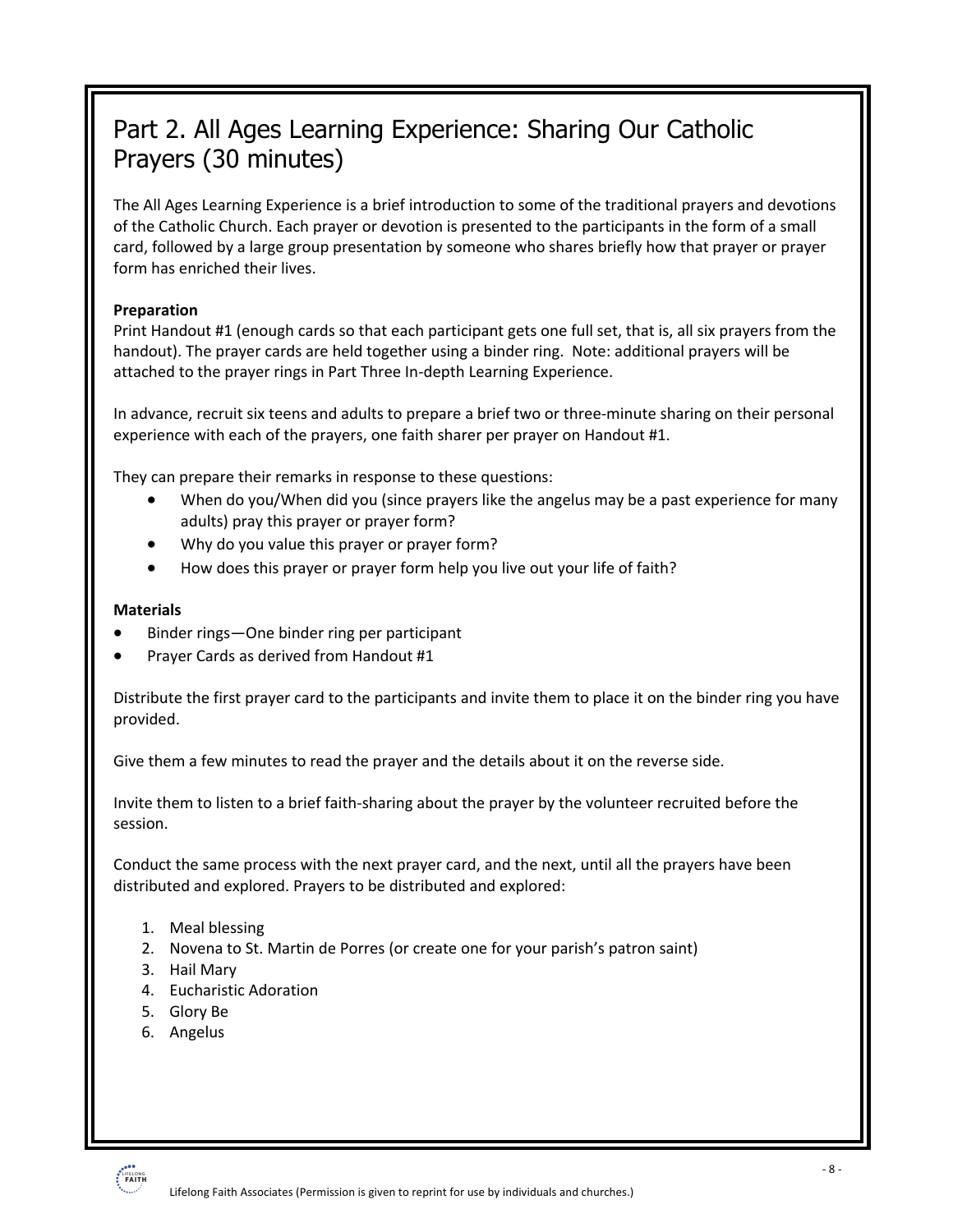Close the All Ages Learning Experience by introducing the In Depth Learning Experience and its connection to some of the prayers discussed here. Invite a table leader for each activity to share what their learning experience will be.

# Part 3. In Depth Learning Experience: Catholic Prayers and Devotions (90–120 minutes)

Introduce each center by having a team member who is conducting the center provide a brief overview of what is going to happen at the center. If you wish, give each participant or family the list of learning activity centers with short descriptions, a schedule, and the locations of the centers.

Each learning center is designed for 25–30 minutes, allowing everyone to participate in three or four learning activities. Guide multiple small groups through the learning activity centers, allowing the small groups to select new learning activity centers after 30 minutes. Each activity is designed for any age group/family groups.

Activity 1. Trinitarian Nature of Catholic Prayer Activity 2. Movement and Prayer Activity 3. Eucharistic Adoration and Holy Hours Activity 4. Vocal Prayer: Shared Scripture Activity 5. Saints and Catholic Spirituality Activity 6. St. Hildegarde Celebrates Creation

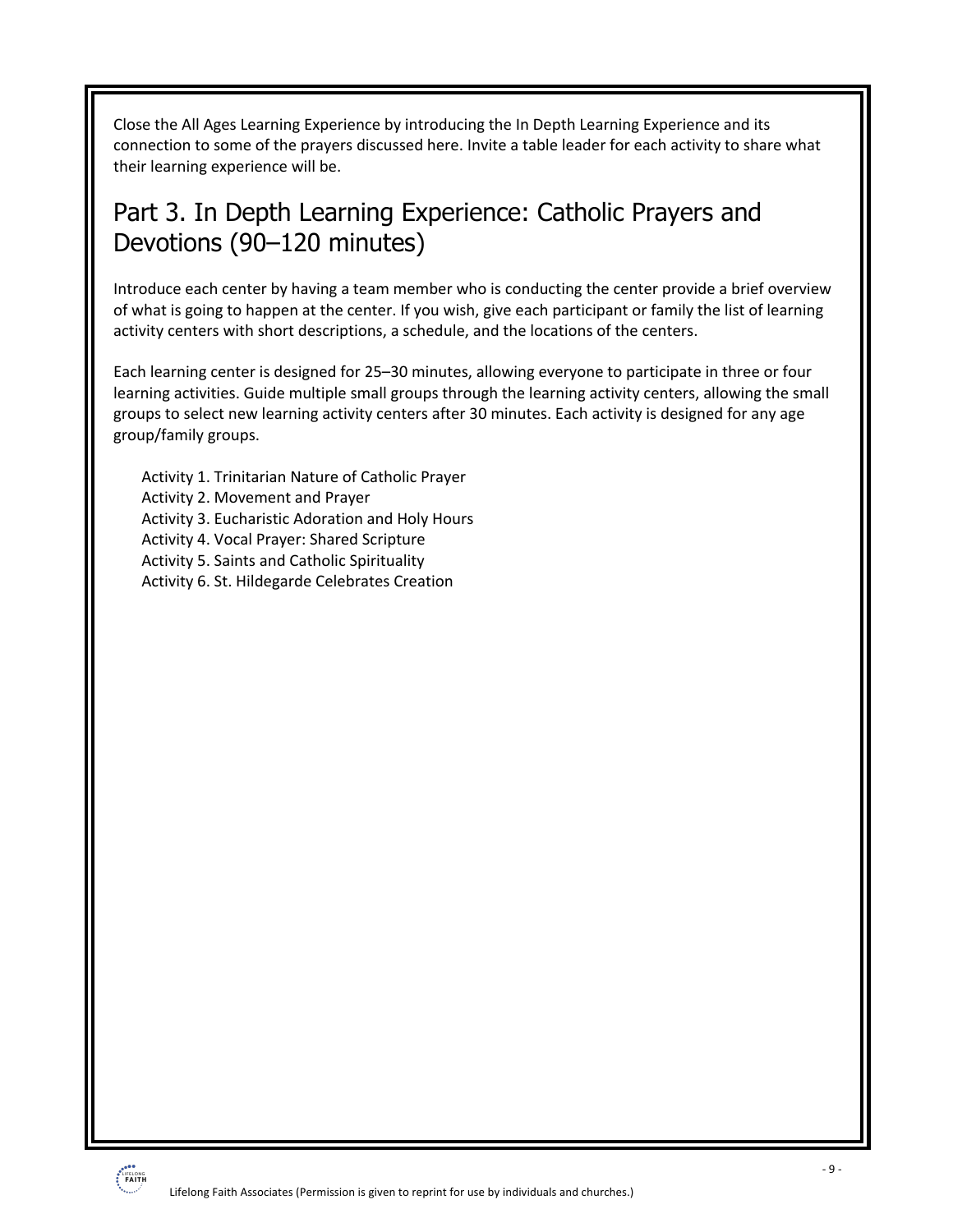# Activity 1. Trinitarian Nature of Catholic Prayer

This learning activity center explores the Trinitarian nature of Catholic prayer and invites participants to decorate a home cross.

#### **Preparation**

Copy Handout #2 for activity leaders.

Gather a variety of crosses of various styles and shapes to display. Include a cross from Central America that depicts images of the people there and their bright colors—in their tradition the images portrayed on the cross depict how they see the life and death of Jesus evident in the life around them. Display the crosses on the table or mount them on a foam core or poster board for display.

Place the Bible in a central place on the prayer table.

#### **Materials**

- Variety of crosses from difference cultures.
- Small wooden cross, suitable for decorating (about 8 inches high)—one for each household, or teen, or adult.
- Decorating supplies such as markers, colored pencils, stickers, etc.

### Activity Plan

Introduce the activity by sharing:

At the heart of Catholic prayer is the Trinity – God, the Holy Spirit, and Jesus. Perhaps one of the greatest mysteries that Catholics ponder, the Trinity is included in all of the central prayers and rites of Catholicism. A simple understanding of Trinity is that God is revealed to us in three different persons, thereby providing us with three ways to be in relationship with God. When we pray, sometimes we find ourselves in conversation with God the Father, sometimes we find ourselves in conversation with Jesus, and sometimes we seek the wisdom and energy of the Holy Spirit. We begin and end prayer in the name of all three.

To remind ourselves of the Trinitarian nature of our prayer, we are going to create a home cross using words and symbols to depict important elements of the Trinity.

Distribute the crosses to each household or participant.

Using Handout #2, guide the participants in the creation of their home cross.

On the top portion of the vertical beam of the cross write words or draw images that describe who God the Father is for you.

On the lower portion of the vertical beam of the cross write words or draw images that describe Jesus for you.

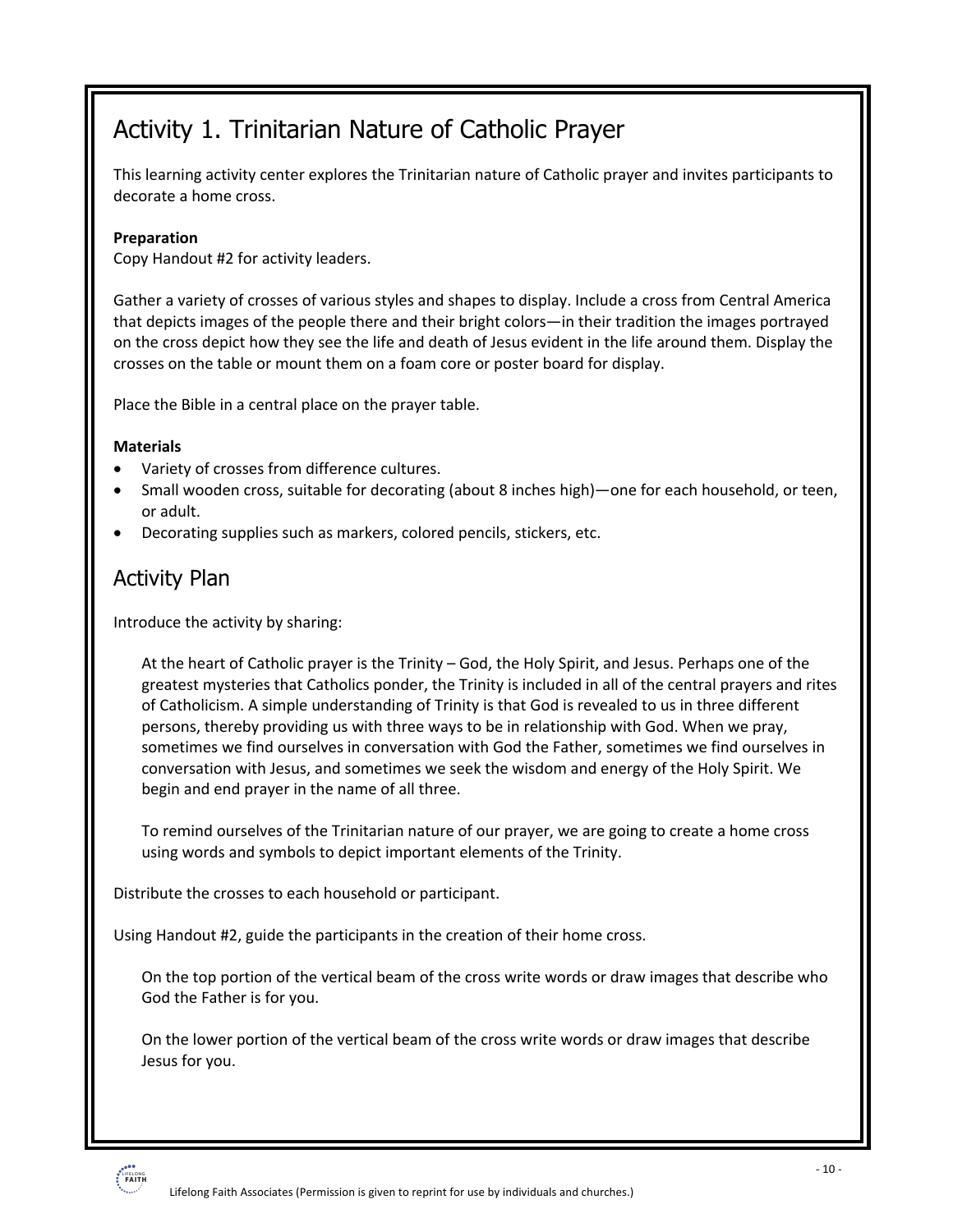On the horizontal beam of the cross write words or draw images that describe how you see the Spirit of God and Jesus visible in the people and world around you.

Conclude the session with this prayer:

"Lord, you are blessed and the source of every blessing. Be with us now and whenever we use this symbol of our faith. May we strive always to be transformed into the likeness of Christ, your Son, who lives and reigns for ever and ever. Amen" (*Catholic Household Blessings and Prayers*, p. 308).

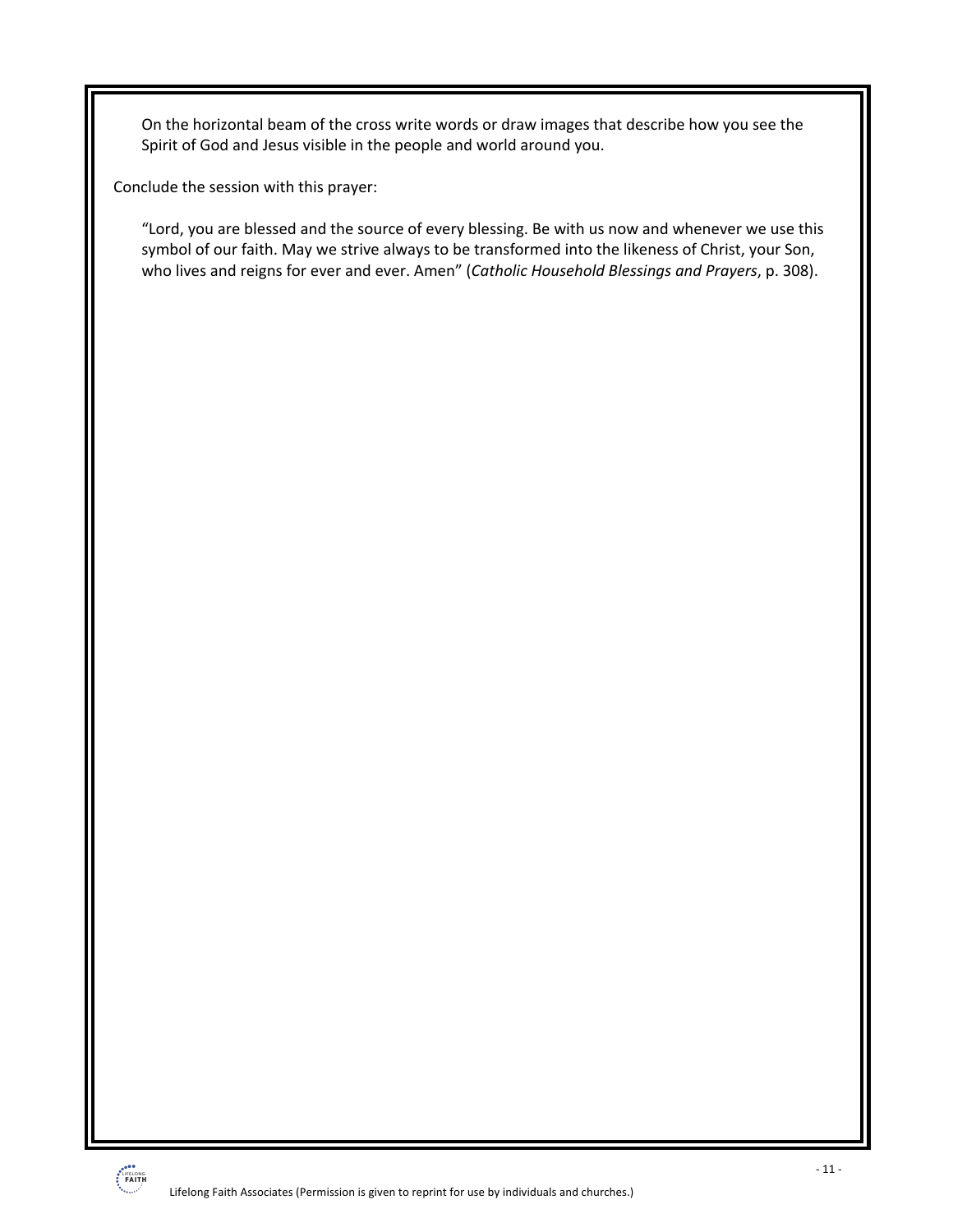# Activity 2. Movement and Catholic Prayer

This learning activity center explores how movement is a part of Catholic prayer and offers participants a simple rite of movement to begin or end their day.

#### **Preparation**

Participants will need adequate physical space to be comfortably guided through the movement prayer that is part of this activity.

Follow the guidelines in Handout #3: cut into cards and hole-punch each card to attach to the prayer ring given to participants earlier. Give one card to each participant.

#### **Materials**

- Handouts
- Scrap paper and pens for the movements and gestures list

### Activity Plan

Invite participants, in pairs or triads or households, to create a list of all the actions and movements Catholics do as part of their prayers and rituals. For example, the Sign of the Cross and standing for the proclamation of the Gospel during liturgy are two movements or gestures Catholics participate in as they pray.

Once they have completed their lists, move from group to group inviting them to name for the whole group a movement or gesture from their list until all the movements and gestures have been named. Make sure the group lists include such things as lying prostrate from the Rite of Ordination, holding hands or lifting hands during the Our Father, bowing, marking our mind, lips, and heart as the Gospel is proclaimed, liturgical dance, and so on. How many unique movements and gestures in total can the group name?

#### Then share:

Catholic prayer is embodied prayer—that is, it is prayer that often includes many gestures and movements. We kneel, we sign ourselves, we clasp our hands in prayer. Our physical postures help us to keep in front of us what is important and help us to embrace our human form and celebrate its goodness.

As the *Catechism* states, "Whether prayer is expressed in words or gestures, it is the whole man who prays"(2562).

As part of this learning experience we are going to explore a morning prayer ritual that can be used to begin our days.

Lead the participants through the morning prayer ritual steps below. Tell them that they will receive a copy of this prayer at the end of the learning activity to attach to their prayer ring.

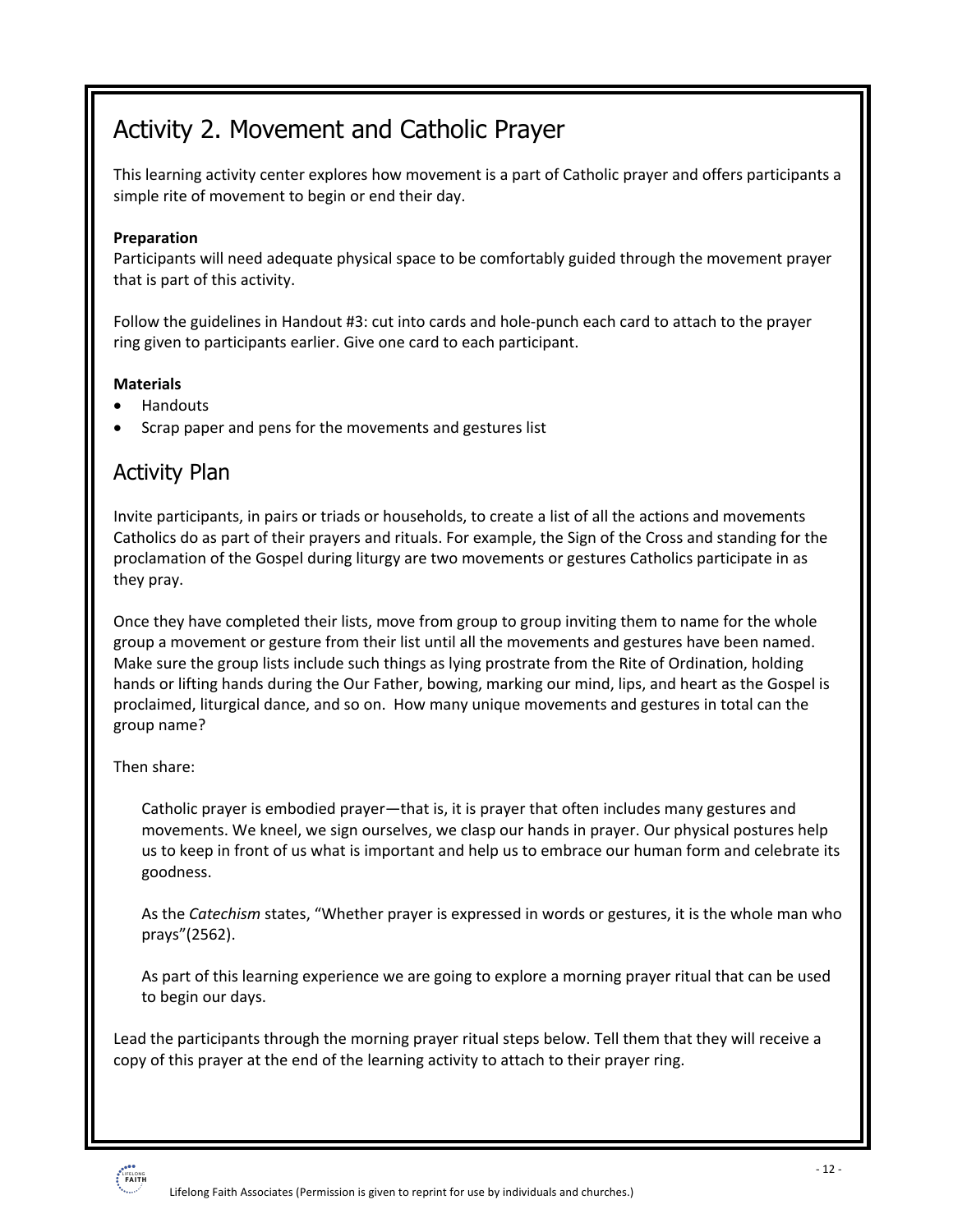- 1. Stretch your arms as far above your head as you can reach and thank God for the gift of a new day. Invite participants to repeat after you, "Thank you, God, for this day."
- 2. Stretch both arms out on each side (form your body into the shape of a cross). Invite participants to repeat after you, "May I reach out with love to all people."
- 3. Stretch your arms out in front of you, waist high. Give to God all that you are and have, and ask God to open your heart to receive all that is offered to you this day. Invite participants to repeat after you, "May I give generously and receive humbly."
- 4. Place your hands over your heart as a gesture of desiring union with God in all moments of your life. Invite participants to repeat after you, "May God and I be of one heart."
- 5. Lastly, invite participants to bow in adoration and humility to God who has given all and who holds us in his love. Invite participants to repeat after you, "Thank you, God, for your good gifts."
- 6. Close this movement prayer together by inviting participants to make the Sign of the Cross.

In groups of two or three, ask participants to discuss these questions:

- Was the prayer comfortable for you? Why or why not?
- Does movement help you pray? Why or why not?

Give the participants the movement prayer card to attach to their prayer ring and share with them the following:

Sometimes we feel more comfortable praying with movement when we are alone. Also, as in most things, comfort comes with practice. Here is a copy of the movement prayer that we just prayed (Handout #3) in case you would like to do it at home or share it with others. It is the whole person who prays and praying with movement can engage our hearts and minds when they do not feel like praying.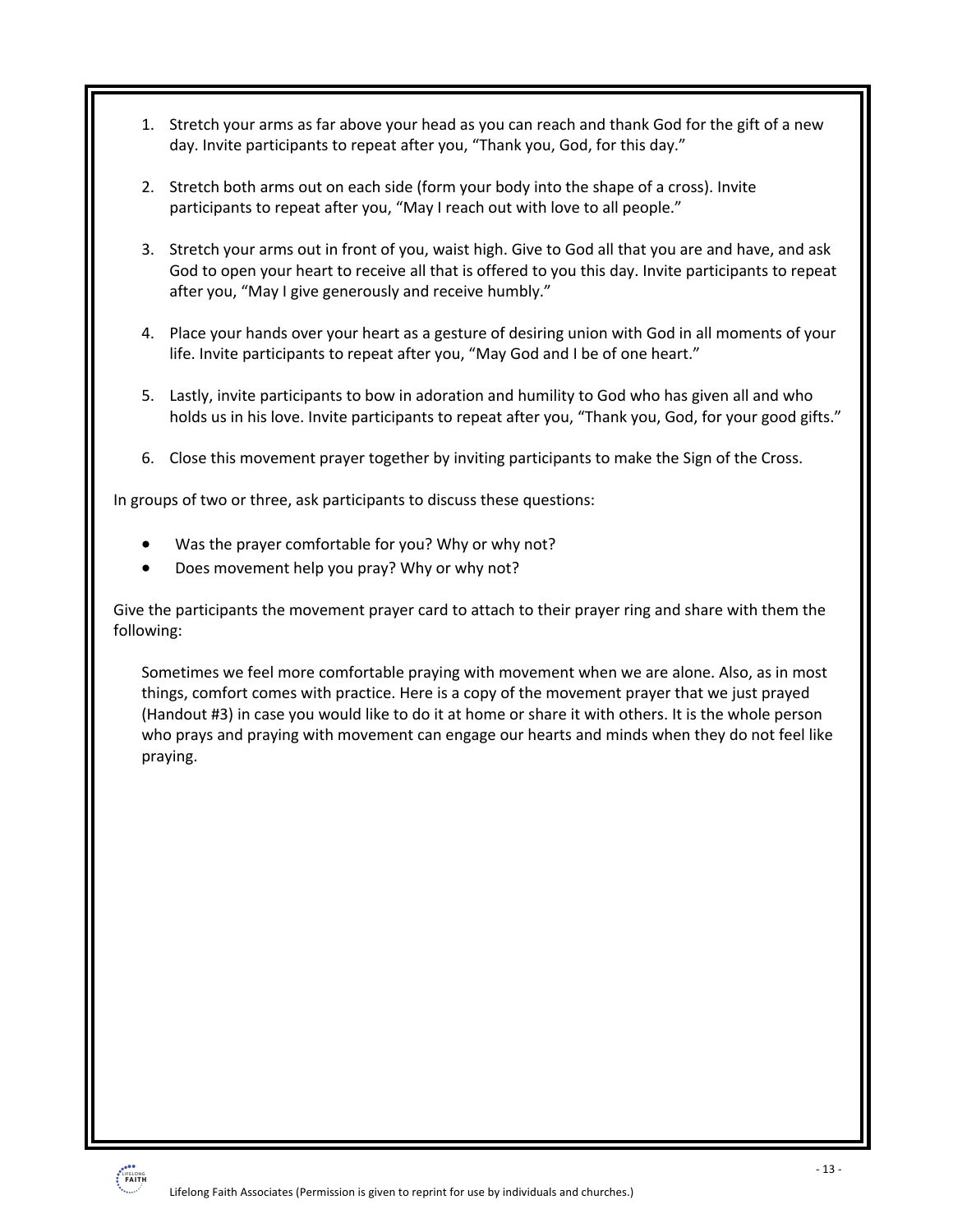# Activity 3. Eucharistic Adoration and Holy Hours

This learning activity center explores the meaning of Eucharistic Adoration and provides the participants with a prayer experience with the Blessed Sacrament.

#### **Preparation**

This learning activity center needs to happen either in the church's Eucharistic chapel or in the area of the church where the tabernacle is located. Simple decoration of the tabernacle, as is custom for the parish (e.g., with candles and flowers), is all that is needed.

If possible, begin the learning in an area other than where the tabernacle is located, such as the welcome area of the church or in the back pews, so that you can explain to participants what will be taking place and outline for them the expected behavior.

Process quietly to the tabernacle prayer space.

Using Handout #4, prepare a "Prayer with the Blessed Sacrament" card for each participant or household.

#### **Materials**

• Prayer cards from Handout #4

### Activity Plan

Distribute the Eucharistic adoration prayer card and give them time to attach it to their prayer ring.

Then share:

This learning activity center will be an experience of Eucharistic adoration. We will be moving as a group to the tabernacle area of our church where the Eucharist is reserved as a place to be with Christ in prayer. Before we do that, I would like to share with you a little bit about Eucharistic adoration and give you a few guidelines for our prayer experience there.

As Catholics we are invited to gather in private prayer in the presence of the Blessed Sacrament, the Eucharist, in order to celebrate Christ's presence there and to be nurtured in our relationship with him. We believe that Christ is truly present there, just as he is present in His word, in creation, and in the community of the Church.

As we gather in prayer there, I will guide you through four simple steps that you can use to pray before the Blessed Sacrament. We will be praying alone, together! What I mean is that we will each be invited to pray quietly in our heart as we sit together with the Blessed Sacrament. It is important that we respect each other's space and sit quietly so that we do not disturb one another.

The first few minutes that we gather in prayer I will invite you to think about how you experience Christ in the celebration of Eucharist with your parish community.

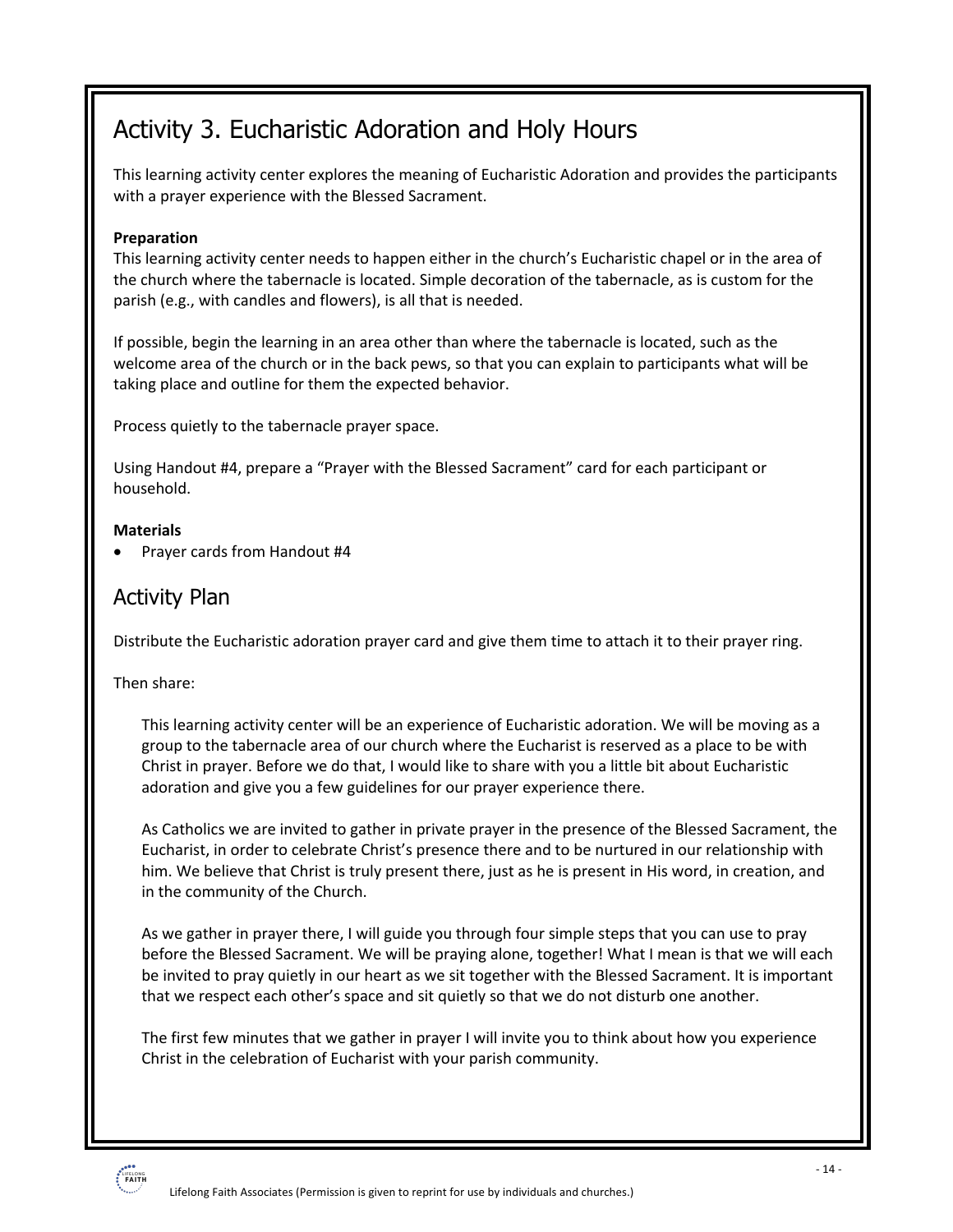We will then take a few minutes to quietly ponder in our hearts how we see Jesus revealed in the world around us—people, places, events.

We will then listen to a Scripture passage about Eucharist.

Finally, we will spend some time placing our needs in God's hands and then thanking him for our time in prayer with Jesus.

Any questions? (Make sure participants understand what will be taking place.)

Please join me in silence as we move to the tabernacle area for our time of prayer there.

Once everyone is comfortable in the tabernacle area, guide them through the prayer experience using the following steps:

- 1. Invite participants to reflect on their experience of Christ in the Eucharist/celebration of Mass and how they are nurtured and challenged through their participation in Eucharist.
- 2. Invite participants to reflect on the many ways that they see Jesus revealed in the world around them: people, places, events.
- 3. Read Luke 9:10-17 aloud to the participants then invite them to ponder what the passage says to them about Eucharist.
- 4. Invite the participants to present, out loud, their needs and the needs of others to Jesus.
- 5. Invite the participants to close the group's prayer time by offering prayers of gratitude for the time they were blessed to spend in prayer with Jesus. Close by praying together a Glory Be.
- 6. Invite them to leave the tabernacle area quietly and to return to the other learning centers.

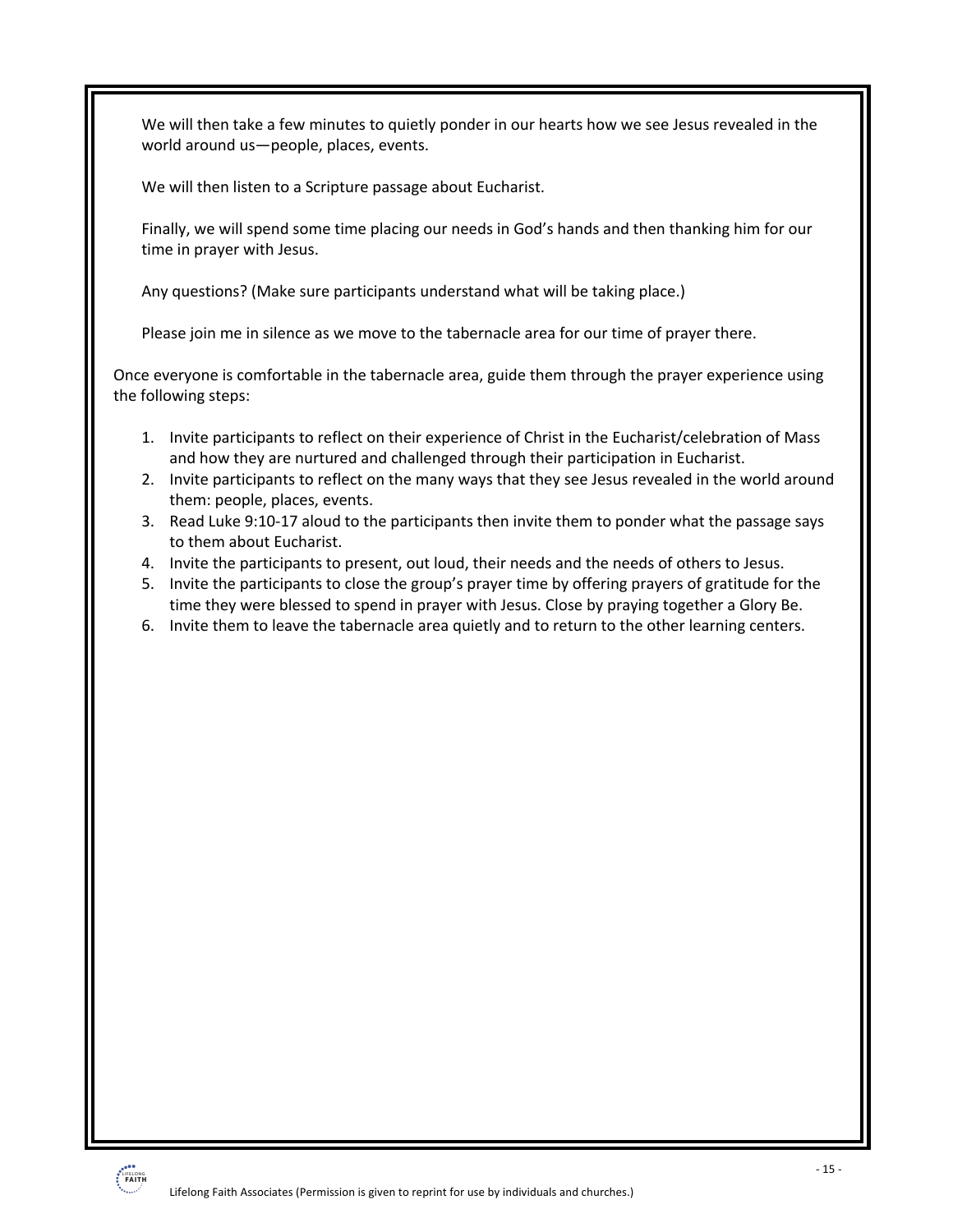# Activity 4. A Form of Lectio Divina

This learning activity center explores a process of group contemplation on a Scripture passage that could be used by households or small communities. Scripture is an important element of Catholic prayer and devotion, for as the *Catechism* says,

"The Church forcefully and specially exhorts all the Christian faithful . . . to learn 'the surpassing knowledge of Jesus Christ' (*Phil* 3:8) by frequent reading of the divine Scriptures. . . . Let them remember, however, that prayer should accompany the reading of Sacred Scripture, so that a dialogue takes place between God and man. For 'we speak to him when we pray; we listen to him when we read the divine oracles'" (2653).

#### **Preparation**

Develop a prayer space with a circle of chairs and a prayer center containing a bible, a candle, and a large bowl of water.

Prepare Handout #5 as directed.

Select a short Scripture passage—one from a church event being prepared for, if suitable, or a reading from the upcoming Sunday. Select the passage based on these criteria:

- 1. It is easy for all participants to understand.
- 2. It is no longer than 8-12 verses.
- 3. It contains imagery or words that will speak easily to the group.

Or consider using one of these passages:

- Luke 5:1-11 The Call of Simon the Fisherman
- John 6:16-21 Walking on the Water
- Romans 8:35-39 What Will Separate Us from the Love of Christ

#### **Materials**

- Prepare Handout #5.
- Large bowl of water, Bible, candle

### Activity Plan

Invite participants to sit comfortably on a chair with their feet flat on the floor (if they can reach it) and their hands resting on their lap. If the floor is carpeted, some participants may choose to lie flat on their backs with their hands resting by their sides.

Share with them that this learning center is going to be a group experience of praying with Scripture using the following process.

I will read aloud a Scripture passage, and you will have a few minutes of silence to pray with it and to ponder in silence what it might be saying to you.

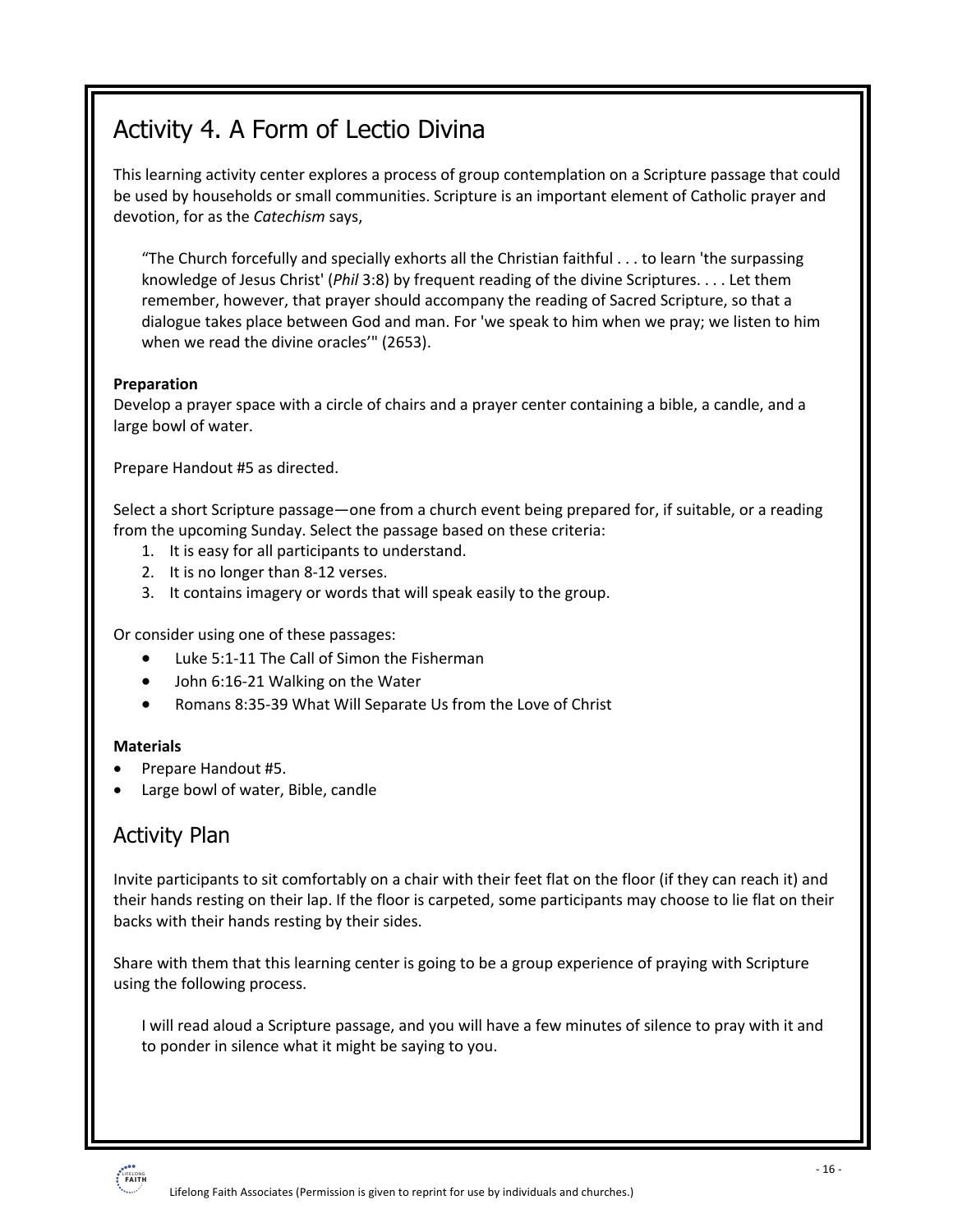The same passage will be read again, followed by a few minutes of silence, after which you will be invited to speak out loud a word or two from the Scripture passage that is echoing in your heart, or that stands out for you in some way.

(Using the bowl of water, touch the center of it to create some ripples.) The sharing of the Word can be compared to a stone being thrown into a pool of water – once a word is spoken, wait for the ripples to end before you share your word.

I will read the Scripture passage a final time, and you will then be invited to briefly share with each other what challenge or insight the passage presents to you.

We will close by praying together the Glory Be.

Ask participants if they have any questions, then guide them through the process just as you described it to them. You may choose to begin the process with a song to help the group focus, such as "Open my Heart, Lord" (Jesse Manibusan) or a simple *Taizé* chant.

After they have experienced the process, invite their comments and reflections about the experience.

Give each participant a copy of the prayer card, Handout #5: Vocal Prayer: Sharing Scripture, as a guide to praying this way at home.

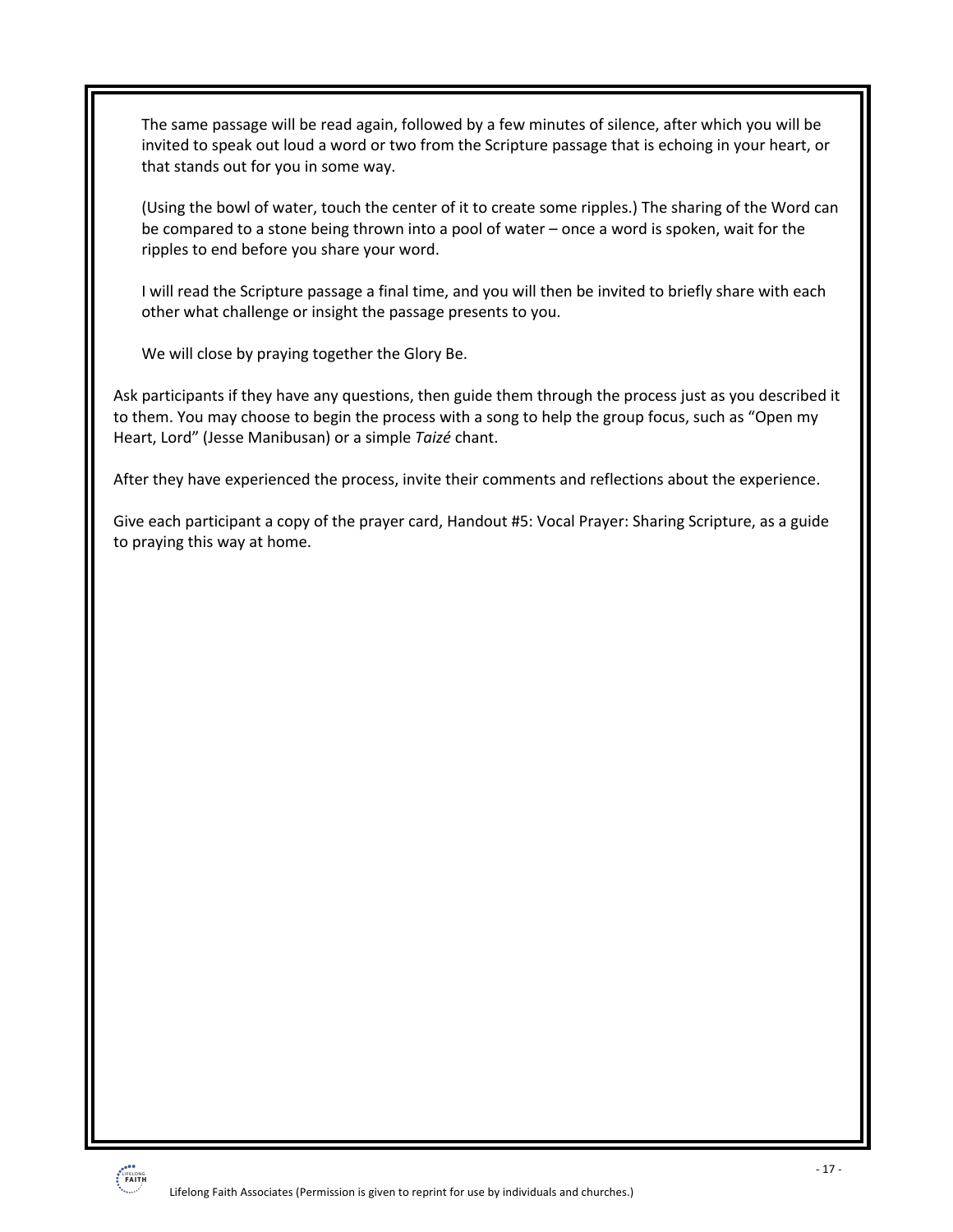# Activity 5: Saints and Catholic Spirituality

This learning activity center explores the role of saints in Catholic spirituality. Participants will be invited to read about a saint and then create a prayer to that saint.

#### **Preparation**

Place a variety of saint pictures around the learning space, including patron saints of your parish and other parishes in the area.

Participants need copies of saint stories or story books about the saints lives or access to online websites with the lives of the saints.

#### **Materials**

- Saint pictures
- Blank cardstock, cut to the same size as the other prayer cards attached to participant prayer rings, hole-punched in the left-hand corner. These will be used to write their prayer to a saint.
- Scrap paper and pens

### Activity Plan

Share the following:

Do you have pictures of loved ones in your home? Most of us do. We place them in plain view to remind us of those who are important to us. The same can be true with saints. You may be drawn to a particular saint because of his or her gift to the Church, and you may have an icon, statue, or painting of that saint in your home. The image reminds you of that saint's witness.

In the Catholic tradition, saints are seen as mediators of God's mercy and compassion. A mediator is someone who brings two people or two groups together. Jesus is the central mediator in our faith, for as God incarnate he brought humanity and God together. Mary, as the Mother of God, is also seen as a mediator. Saints also are mediators because they can bring us closer to God. We do not worship them; we simply honor them for challenging us with their holiness, and showing us that an intimate relationship with God is possible.

Invite participants to read together (or to repeat after you) the prayer to St. Martin de Porres. They will find the prayer on one of the cards that they were given in the All Ages Learning Experience.

St. Martin, patron saint of social justice, call forth from us hearts open to the needs of those around us. Help us to live simple lives and to share our resources with others. Bless us with courage to reach out to the poor and to spend time in solidarity with them.

Call us to prayer, that our hearts may be transformed to love and serve others. Amen.

Share with the participants that the prayer was created by someone who read about St. Martin's life and his work with the poor. From his life story, the writer created a prayer connected to St. Martin's witness and passions.

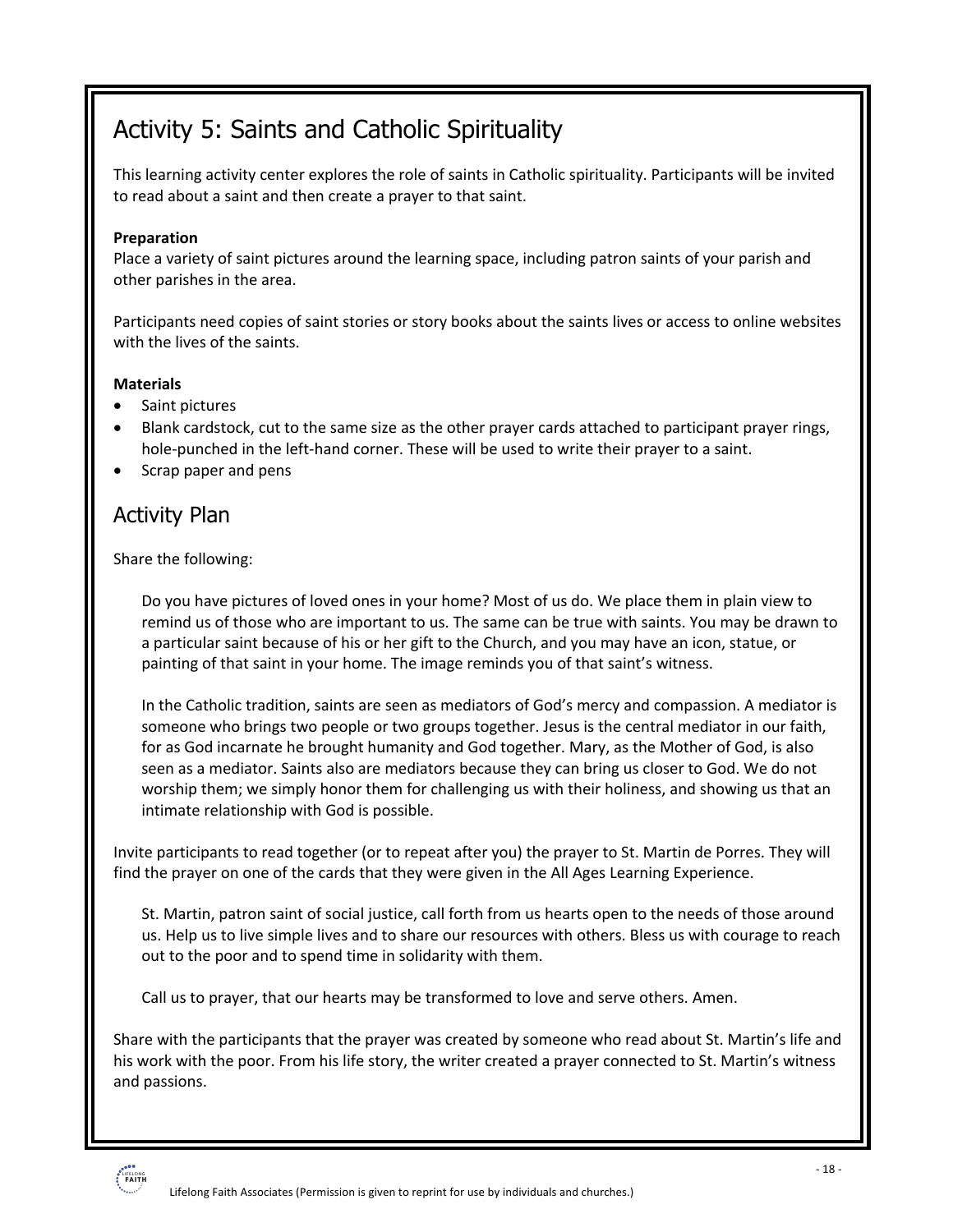Invite the participants to choose a saint (in whatever form you are providing them – handout, card, book, internet) that is of interest to them. Challenge them to read about the saint and then to write a prayer to that saint. Encourage them to write the prayer on scrap paper first, and when satisfied with their prayer, to write it on the card stock that they can attach to their prayer ring.

Parents and young children should work together on this activity.

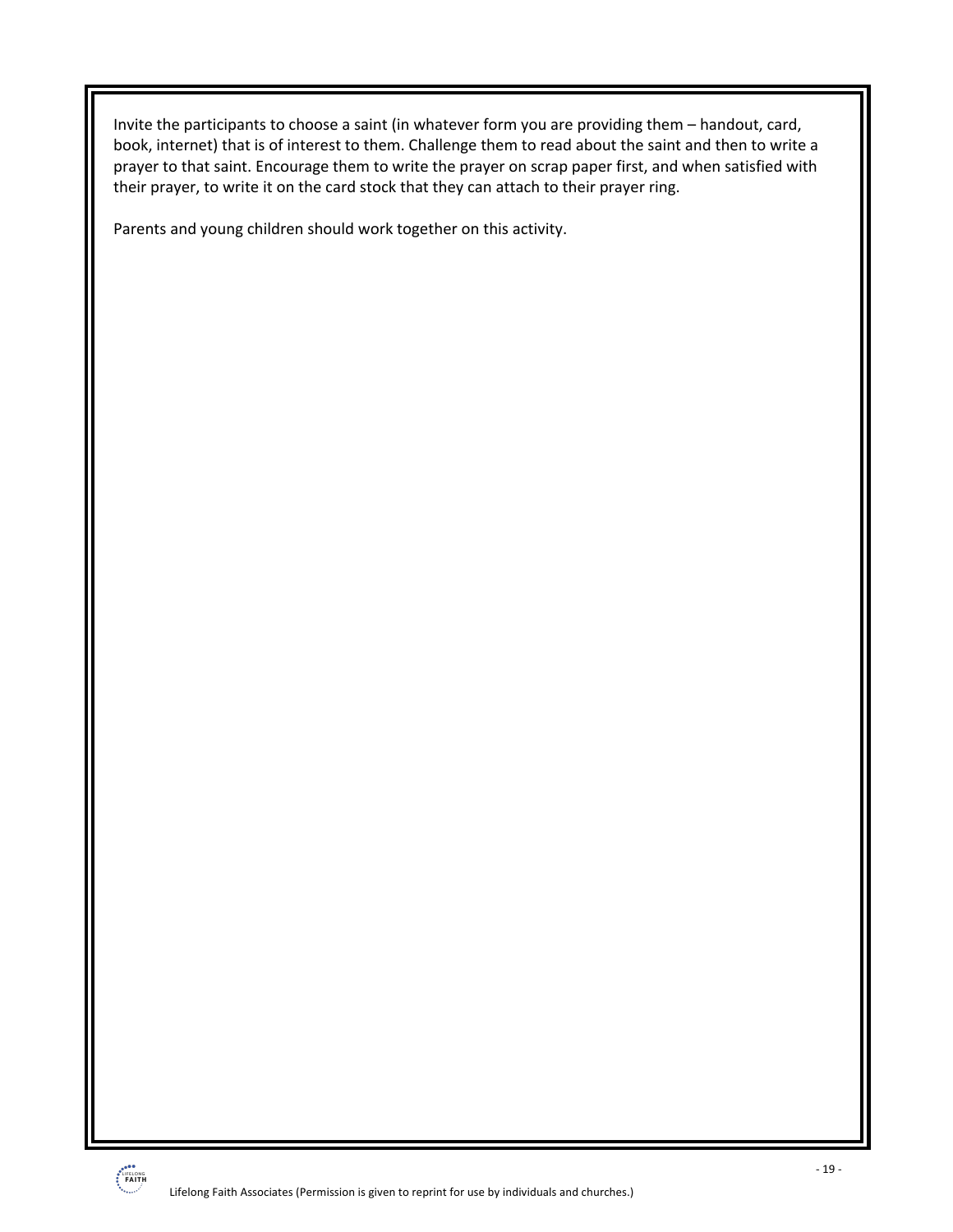# Activity 6. St. Hildegarde Celebrates Creation

This learning activity center explores nature as part of Catholic prayer and spirituality.

#### **Preparation**

Develop a prayer space that celebrates nature—plants, water, fire, and so on.

Copy Handout #6 for participants.

There are two ways to offer this learning center. You can invite the participants to go for a ten-minute walk around the church grounds and neighborhood, and then ring a bell for them to return for the remainder of the learning activity. Or you can facilitate the entire learning experience indoors using pictures of nature.

#### **Materials**

- Nature items
- Nature pictures if you are selecting the indoor option.
- Blank cardstock cut to the same size as the other prayer cards attached to participant prayer rings, hole punched in the left-hand corner.
- Scrap paper and pens
- Handout #6 for activity leaders and participants/families.

### Activity Plan

Begin by sharing:

The Catechism says that **"**God speaks to man through the visible creation. The material cosmos is so presented to man's intelligence that he can read there traces of its Creator. Light and darkness, wind and fire, water and earth, the tree and its fruit speak of God and symbolize both his greatness and his nearness" (1147).

St. Hildegarde of Bingen was the Abbess and foundress of a Benedictine religious community. She was an author, a theologian, a prophet, a preacher, a musician and composer, a poet and artist, a doctor and pharmacist. Hildegarde is honored as a visionary whose ecological and holistic spirituality speaks prophetically to our time. She had a wide understanding of the cosmos as a whole and of the human place in it. Human beings, she wrote, are the universe in microcosm, made of the same elements that constitute the world. But within the great cosmos human beings are the thinking heart, called to be co-creators with God in shaping the world."

Hildegarde often used creation images to describe God: "the breeze that nurtures all things" "the rain coming from the dew causing the grass to laugh with the joy of life" "the aroma of holy work."

People often say that one of their favorite places to pray and to feel closer to God is outdoors. Whether that be quietly paddling a canoe down a river, hiking up a mountain trail, or enjoying the

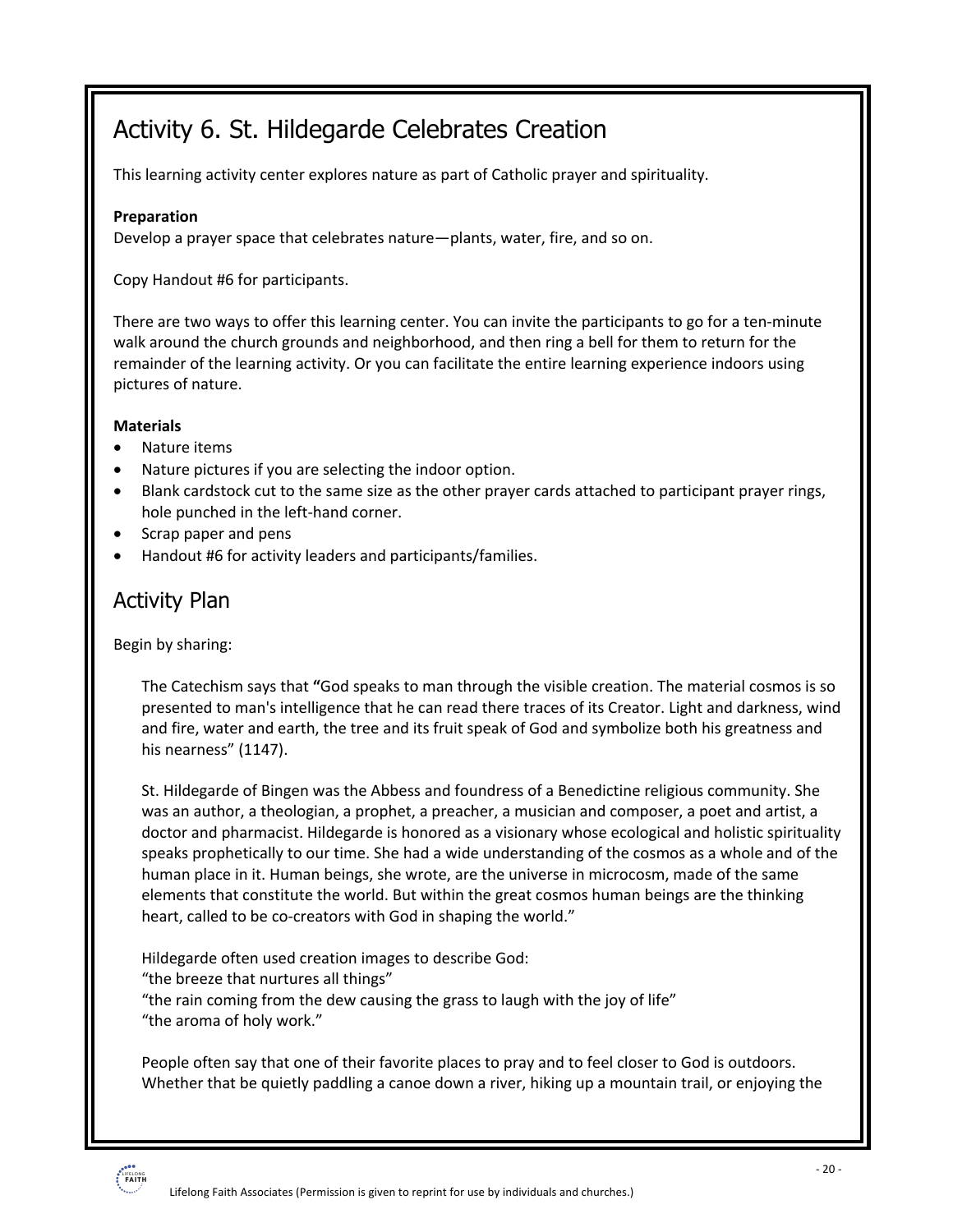beauty of the trees and flowers in one's neighborhood, God is found in the celebration and appreciation of the created earth.

Invite participants to name how God speaks through nature to them, or where they easily see God in nature.

Share with participants that in this learning center they will be praying with nature—either through a walk or by looking at a picture of nature.

#### **Walk Instructions**

Invite participants to go for a walk outside on the church grounds or through the neighborhood. Tell them they will have about ten minutes to do so and that you will ring a bell when it is time for them to return. As they walk they are to quietly ponder the majesty and beauty of God in nature. When they return from their walk they will be invited to create a canticle of creation, a prayer of praise to God for the beauty of creation.

#### **Picture Instructions**

Invite participants to select a picture from the collection of nature pictures. Invite them to spend a few minutes quietly reflecting on the beauty of God's creation and allow nature to speak to them of God's love and care for them.

#### **Canticle of Creation Instructions**

Following their walk outdoors or their quiet reflection on a picture, read aloud to the group Daniel 3:62- 68. Share with the group that this passage from Daniel is a canticle, a song of praise to God for creation.

"Bless the Lord, sun and moon;

sing praise to him and highly exalt him forever.

Bless the Lord, stars of heaven;

sing praise to him and highly exalt him forever.

Bless the Lord, all rain and dew;

sing praise to him and highly exalt him forever.

Bless the Lord, all you winds;

sing praise to him and highly exalt him forever.

Bless the Lord, fire and heat;

sing praise to him and highly exalt him forever.

Bless the Lord, winter cold and summer heat;

sing praise to him and highly exalt him forever.

Bless the Lord, dews and falling snow;

sing praise to him and highly exalt him forever" (Daniel 3:62-68).

Pass the scrap paper and cardstock for their prayer ring to each participant or family with children. Invite them to write a canticle of creation based on their experience of praying with nature. Provide them with Handout #6 so that they can refer to the reading from Daniel as needed.

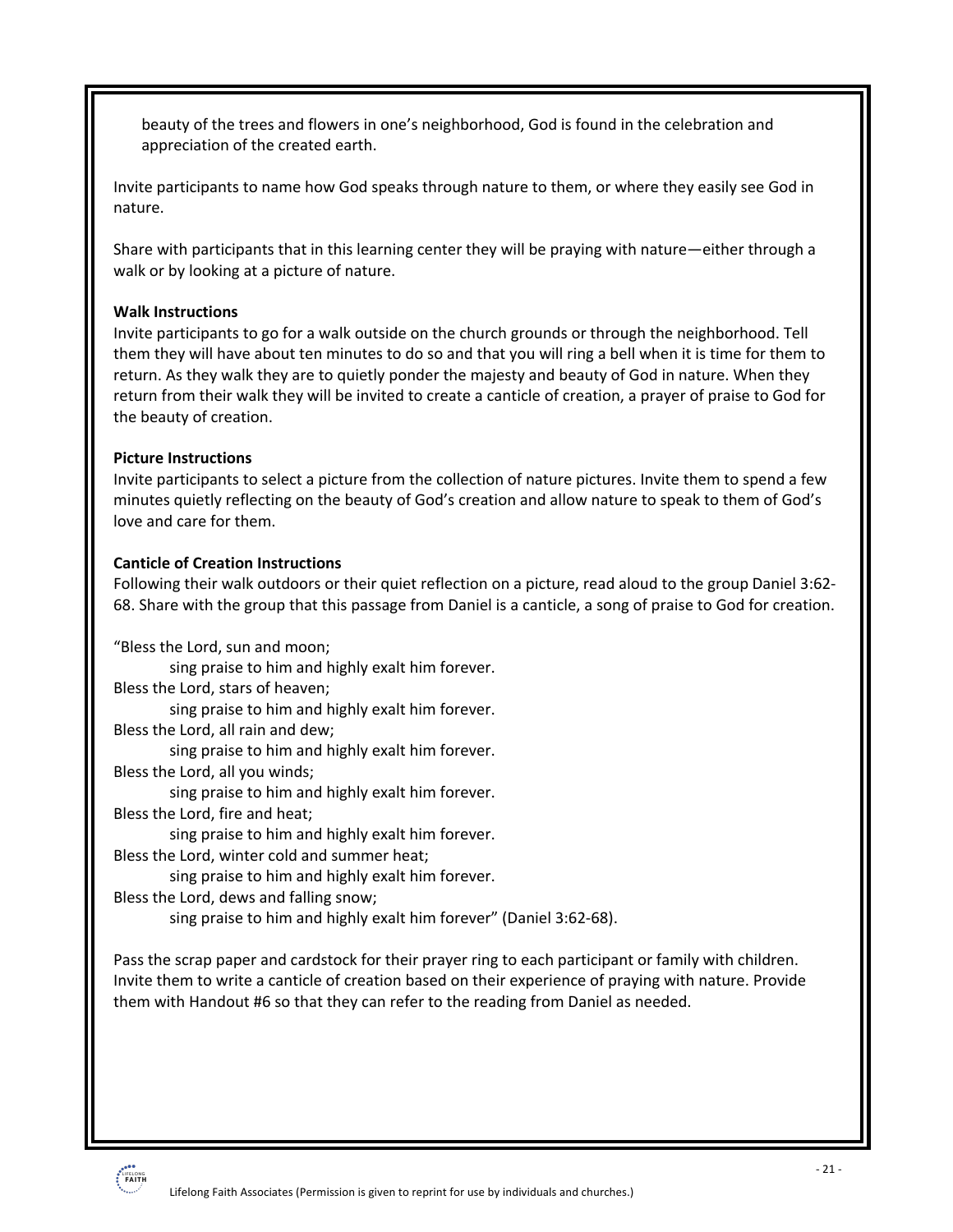# Part 4. Sharing Learning Reflections (5–15 minutes)

Gather all participants at their tables and give them a blank prayer card that can be attached to their prayer ring and invite them to write a prayer for another "pray-er". Once they have written the prayer, invite them to exchange their prayers and attach their newly received prayer to their prayer ring.

Ask each person in the table group to share several things they learned and/or created in their learning activity centers. They could share their home crosses and read to each other some of the prayers that they wrote and placed on their prayer ring.

Present the following information using the words below or your own words:

Think of everything we have done in this session to understand Catholic Devotions and Prayers. To help us take our learning from this session and live it in our lives and homes, reflect on the following questions and share your thoughts with your group.

- What new insights about Catholic Prayers and Devotions did you discover through this session?
- How will your learning influence your practice of prayer?

Invite participants to take several minutes for small group sharing.

# Part 5. Closing Prayer Service (5–10 minutes)

#### **Gather**

Pray together the Hail Mary followed by the Glory Be, referring participants to their prayer rings if necessary.

#### **Listen**

#### **Reading One: A reading from the Letter of James**

"Are any among you suffering? They should pray. Are any cheerful? They should sing songs of praise. Are any among you sick? They should call for the elders of the church and have them pray over them, anointing them with oil in the name of the Lord. The prayer of faith will save the sick, and the Lord will raise them up; and anyone who has committed sins will be forgiven. Therefore confess your sins to one another, and pray for one another, so that you may be healed. The prayer of the righteous is powerful and effective" (James 5:13-16).

#### **Reading Two: A reading from the** *Catechism of the Catholic Church*

"…the life of prayer is the habit of being in the presence of the thrice-holy God and in communion with him. This communion of life is always possible because, through Baptism, we have already been united with Christ. Prayer is *Christian* insofar as it is communion with Christ and extends throughout the Church, which is his Body" (2565).

#### **Respond**

Invite participants to hold out their prayer rings for a blessing:

Creator God, bless these prayer rings that we have created. May they be tools for us to renew our relationship with you, and to strengthen us to be your love in the world. Bless them in the name of the Father, and of the Son, and of the Holy Spirit, Amen.